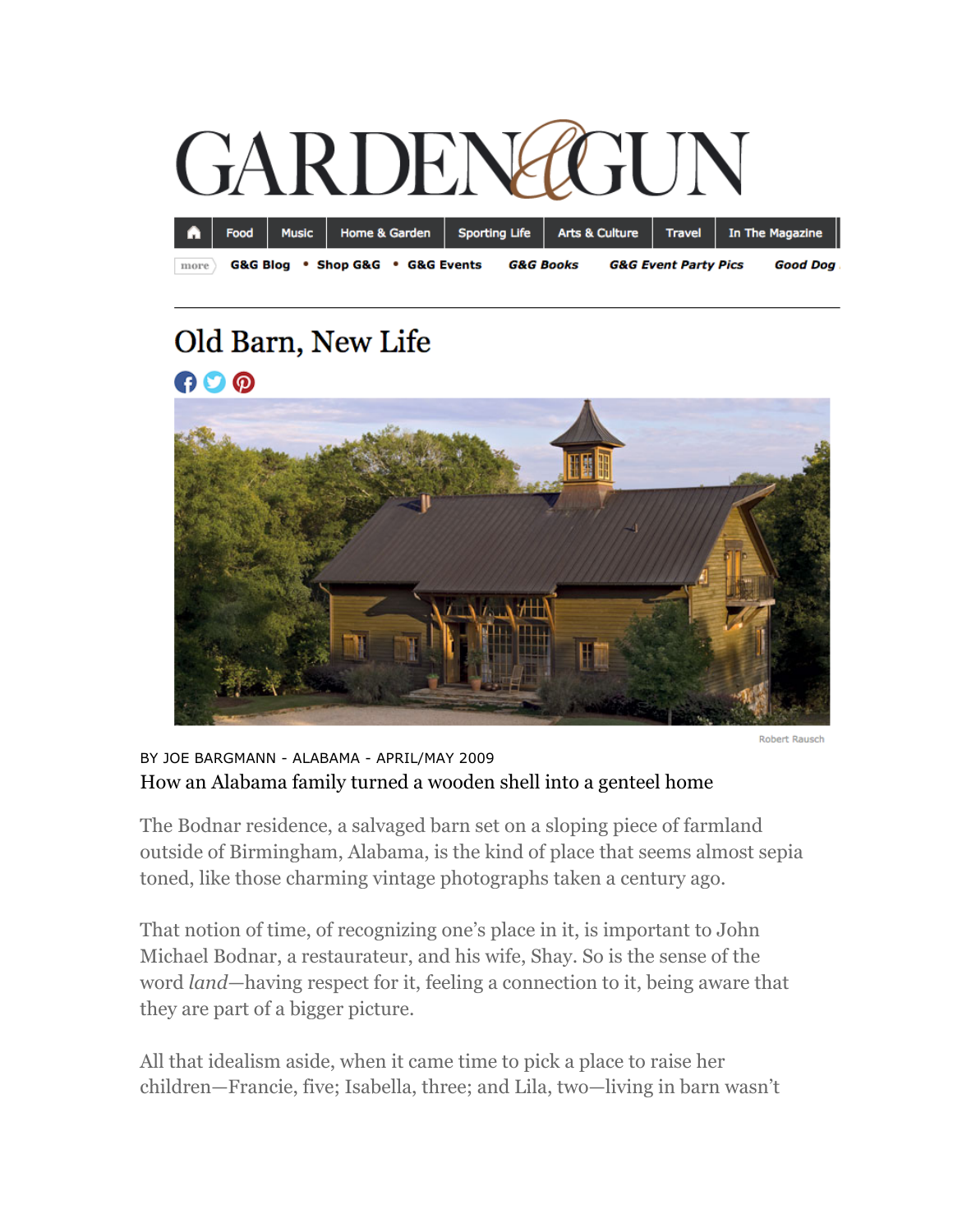exactly what Shay had in mind. Slowly, John Michael convinced her that the idea made perfect sense. It made sense for the environment because they were repurposing old materials, and it made sense for their family because John Michael had long ties to farming. When the decision was finally made to go through with it, he had a Pennsylvania barn trucked to Alabama, and he soon turned to architect Jeff Dungan of the Birmingham firm Dungan & Nequette for help transforming the wooden shell into a home.

"I went to Jeff and I said, 'I want to build a barn. Here are the dimensions, and here are my general ideas,'" recalls John Michael. "I was expecting him to be like, 'What? Are you nuts?' But he just said, 'Okay, let's do it.'"

Working from a crude sketch, Dungan created a set of plans. The general structure of the barn remained unchanged, but the architects added a windowed cupola that pours light into the main room, designed four bedrooms and three bathrooms that constitute roughly a third of the home's 3,300 square feet, and punched windows into the sides of the barn to provide views of the woods, the fields of vegetables and fruit trees, the chicken coop, and John Michael's workshop.

The process was collaborative by necessity, because John Michael held strong ideas about energy efficiency and sustainability. For instance, he dictated the use of SIPs—structural insulated panels, which are essentially six inches of foam insulation sandwiched between plywood—to envelop the entire barn. John Michael also wanted—and got—a cutting-edge heating and cooling system, which consists of a massive wood-burning "Russian stove" and a complex geothermal setup with pipes circulating from the house through a series of six 200-foot-deep wells.

"I felt like a midwife with this home," Dungan says. "It was different than 99 percent of the other projects I do, where I get input from the client, go away, and then deliver plans to them, saying, 'Well, here it is!' With this project, I was more of an assistant! I would say to John Michael, 'I don't know anything about a Russian stove!' Or 'Well, I've read about geothermal heating and cooling systems, but I've never put one in.' This house was out in front of anything I'd seen or done before."

"When I describe our place to people, it's hard for them to grasp," Shay says.